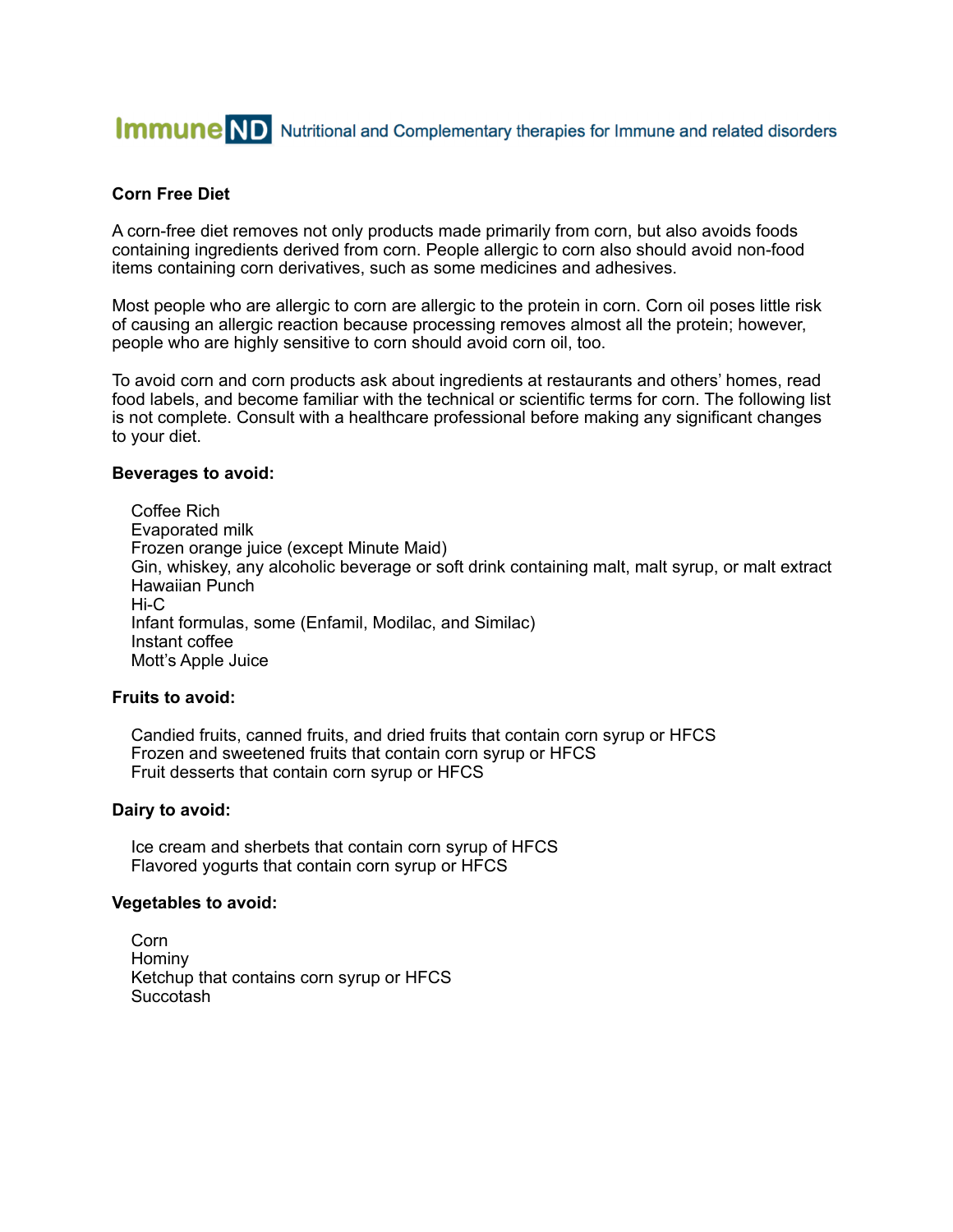# **Baking ingredients to avoid:**

 Baking powders, most (corn-free baking powders are available that use arrowroot powder or potato starch instead of cornstarch) Carmel colouring (may contain corn syrup) **Cornstarch Cornmeal**  Vanilla extract (many brands contain corn syrup; some brands do not) Yeast (except Red Star dry yeast)

# **Baked goods to avoid:**

 Commercial backed goods that contain corn syrup or HFCS Biscuits, Bisquick, and pancake mixes that contain corn syrup Granola bars and cookies that contain corn syrup or HFCS Modified cornstarch Pie crusts and cake mixes that contain corn syrup or HFCS

## **Cereals to avoid:**

 Cereals listing corn, corn syrup, or HFCS on labels Corn flakes Grits Pre-sweetened cereals (most)

## **Sweeteners to avoid:**

 Confectioners sugar (many brands contain cornstarch; some do not) "Corn sugar" Corn syrup Dextrose (iodized table salt contains dextrose) "Fruit sugar" Glucose Golden syrup High fructose corn syrup "Invert sugar," "invert syrup" Malt, malt syrup, and malt extract Sucrose labeled "from corn" **Treacle** 

## **Desserts and snacks to avoid:**

 Candy, frostings, and carob desserts that contain corn syrup or HFCS Fritos Graham crackers Jellies, jams, and peanut butter that contain corn syrup or HFCS Jello **Marshmallows**  Popcorn Products containing xanthan gum Puddings that contain corn syrup or HFCS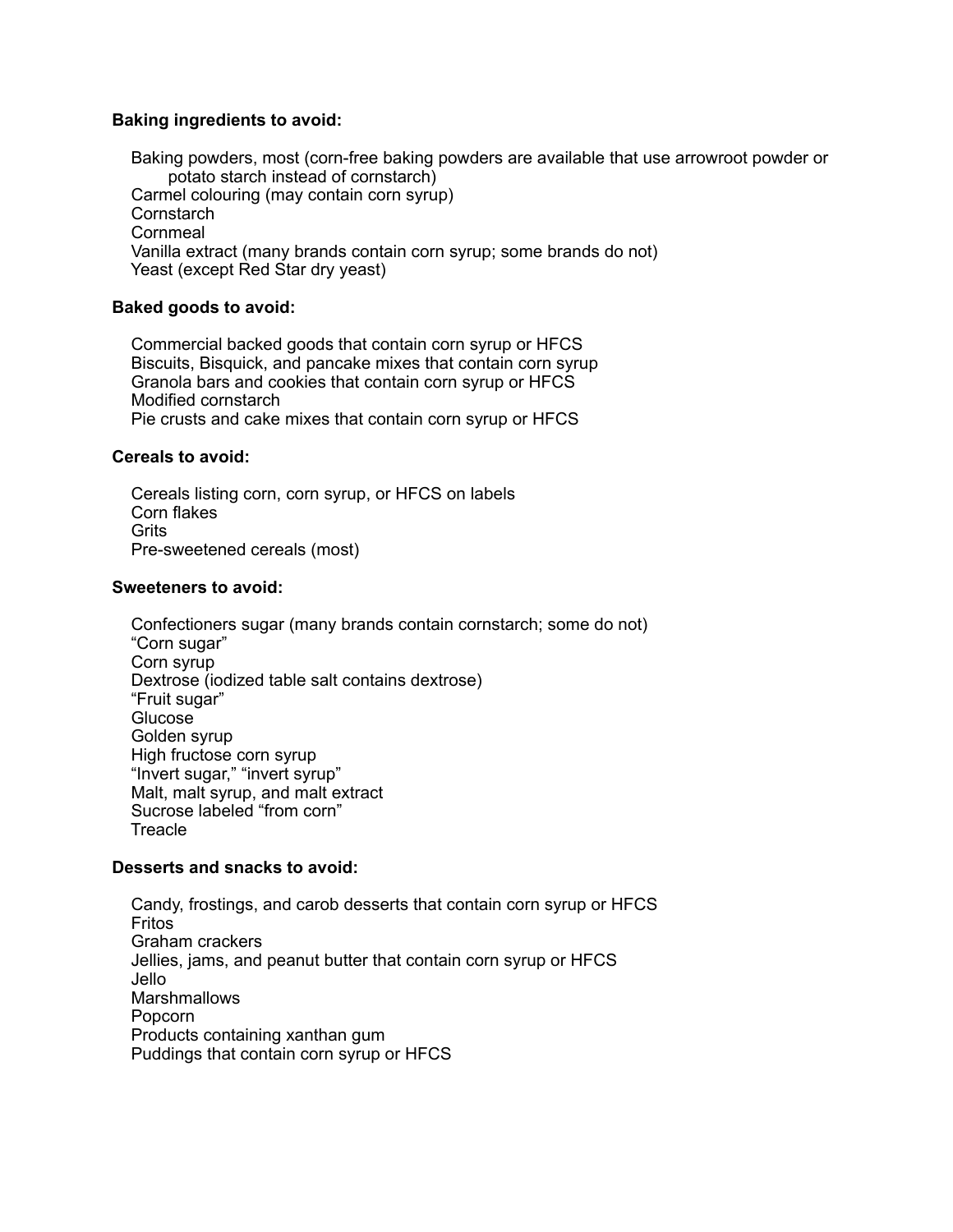## **Meats to avoid:**

Bacon and cooked meats in gravies that contain corn syrup or HFCS

 Cured ham, sausages, and wieners that contain corn syrup, HFCS, or glucono-delta lactone (GDL)

Luncheon meats and sandwich spreads that contain corn syrup or HFCS

# **Medicines to avoid:**

Dextrose is common in IV solutions.

 Most solid or liquid medicines and dietary supplements contain cornstarch. Inquire to the manufacturer, because excipients (additional ingredients) may not necessarily appear on the label.

# **Miscellaneous products to avoid:**

 Bath or body powder (may contain corn starch) Corn oil is used in emollient creams and toothpastes. Corn syrup is often used as a texturizer and carrying agent in cosmetics. Envelopes, labels, stickers, stamps, and tape may contain corn. Plastic wrap, paper cups and plates can be coated with corn oil. Some plastic food wrappers contain corn. Sorbitol in oral hygiene products (mouthwash and toothpaste) is commercially produced from corn. Zest soap

# **Best bets**

The following foods are good replacements for corn in the diet:

**Barley Buckwheat**  Millet **Oats**  Potatoes Rice Rye Spelt (a type of wheat) Sweet potatoes Wheat<sup>1</sup>

Replacing medicines and other products that contain corn-derived ingredients may require advice from a pharmacist or other knowledgeable professionals